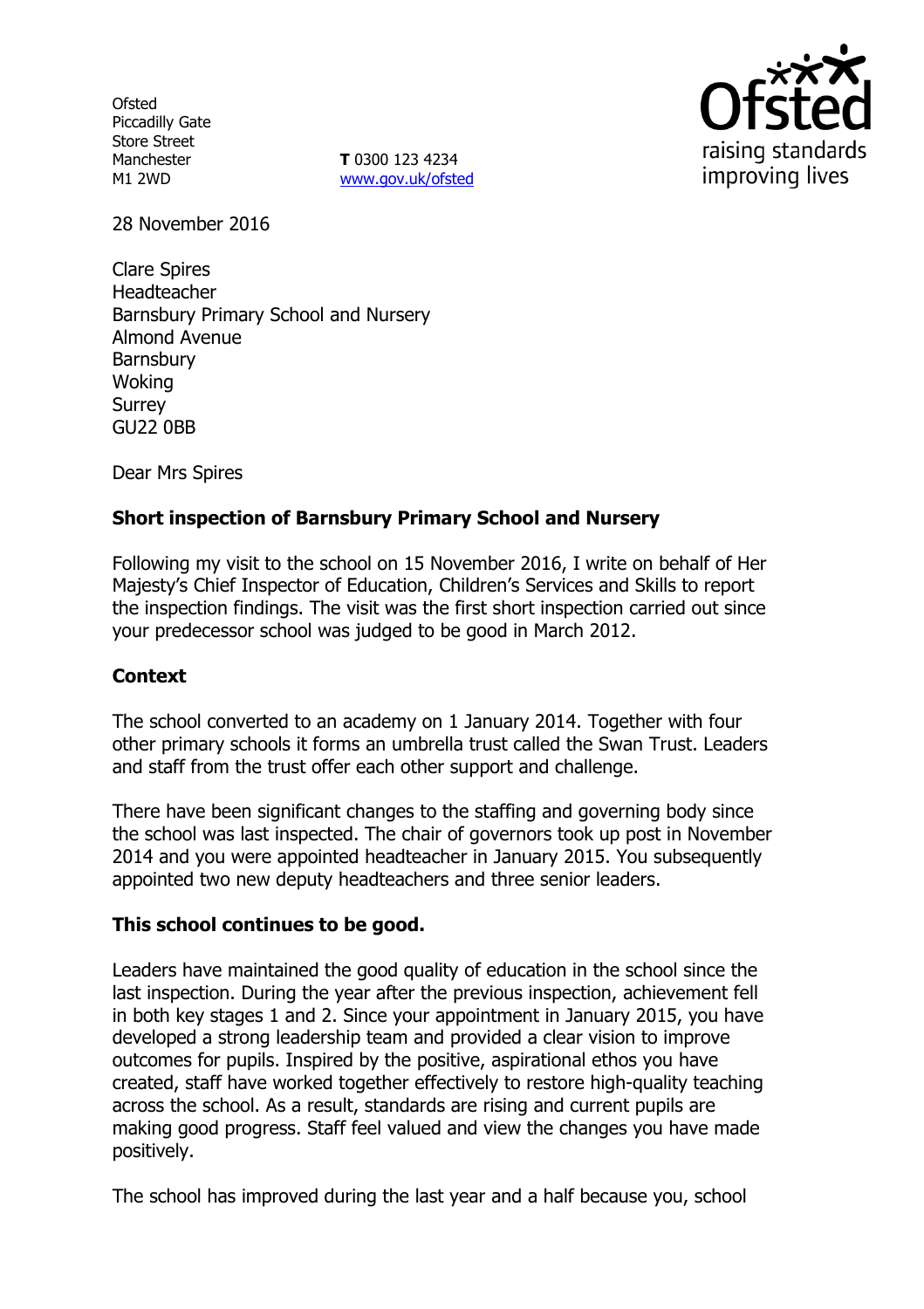leaders and governors use your accurate understanding of the strengths and weaknesses of the school to prioritise actions to take. Leaders set out to systematically address aspects of the school which could be even better. There are a number of examples which illustrate this. In September 2015, leaders introduced a new method for teaching phonics. By July 2016, the proportion of pupils who met the Year 1 phonics check had more than doubled. Leaders also took effective action to strengthen teaching throughout the school and particularly in key stage 2. Staffing is now stable, and well-targeted professional development enables staff to develop their subject knowledge and teaching skills well. Teachers are embracing an improved way of providing challenge for all pupils. This is helping build pupils' confidence to try more difficult tasks and not to be afraid if they get some wrong at first. In the lessons we visited, pupils showed a willingness to have a go at more difficult challenges. The books I reviewed provided evidence of teachers' ambitious expectations of pupils, including the most able.

You rightly identified that pupils' progress in mathematics was not as strong as in reading and writing. Consequently, you have introduced a new way of teaching mathematics which has already had a positive impact on pupils' progress. Pupils are increasingly able to apply their basic mathematical skills to solve problems. In Year 5 and Year 6 lessons, pupils were working confidently, grappling with problems of increasing difficulty and also happy to check answers with each other and seek advice.

An example of sustained improvement at the school is the four-year increase in the proportion of children reaching a good level of development by the end of the Reception Year. Provisional information shows this has risen from 27% in 2013 to 71% in 2016. You, your leaders and governors have shown strong ambition to develop provision further in the early years by opening a Nursery in September 2016. This is intended to help children get off to a good start even earlier and prepare them for entry to the Reception Year. On our visit to the Nursery, we saw all the adults supporting children well. The children were playing happily and cooperatively and showing sustained concentration.

At the last inspection, inspectors asked the school to raise achievement in writing. After a dip in 2013, standards have recovered in both key stages 1 and 2. Work in pupils' books shows that your current drive to improve grammar, punctuation and spelling is having a positive impact. Previously, inspectors identified two further areas for improvement: to ensure marking in all subjects provides pupils with clear guidance on how to improve their work, and to give more opportunities for pupils to reflect on their learning. Leaders have addressed both of these aspects effectively. Lessons have time built in to enable pupils to look back over their work and carry out necessary corrections. Pupils I spoke to explained clearly what they were expected to do during reflection time and how it was helping them improve their work.

One of your strengths as headteacher is your willingness to seek advice. Leaders commissioned two reviews of the effectiveness of the pupil premium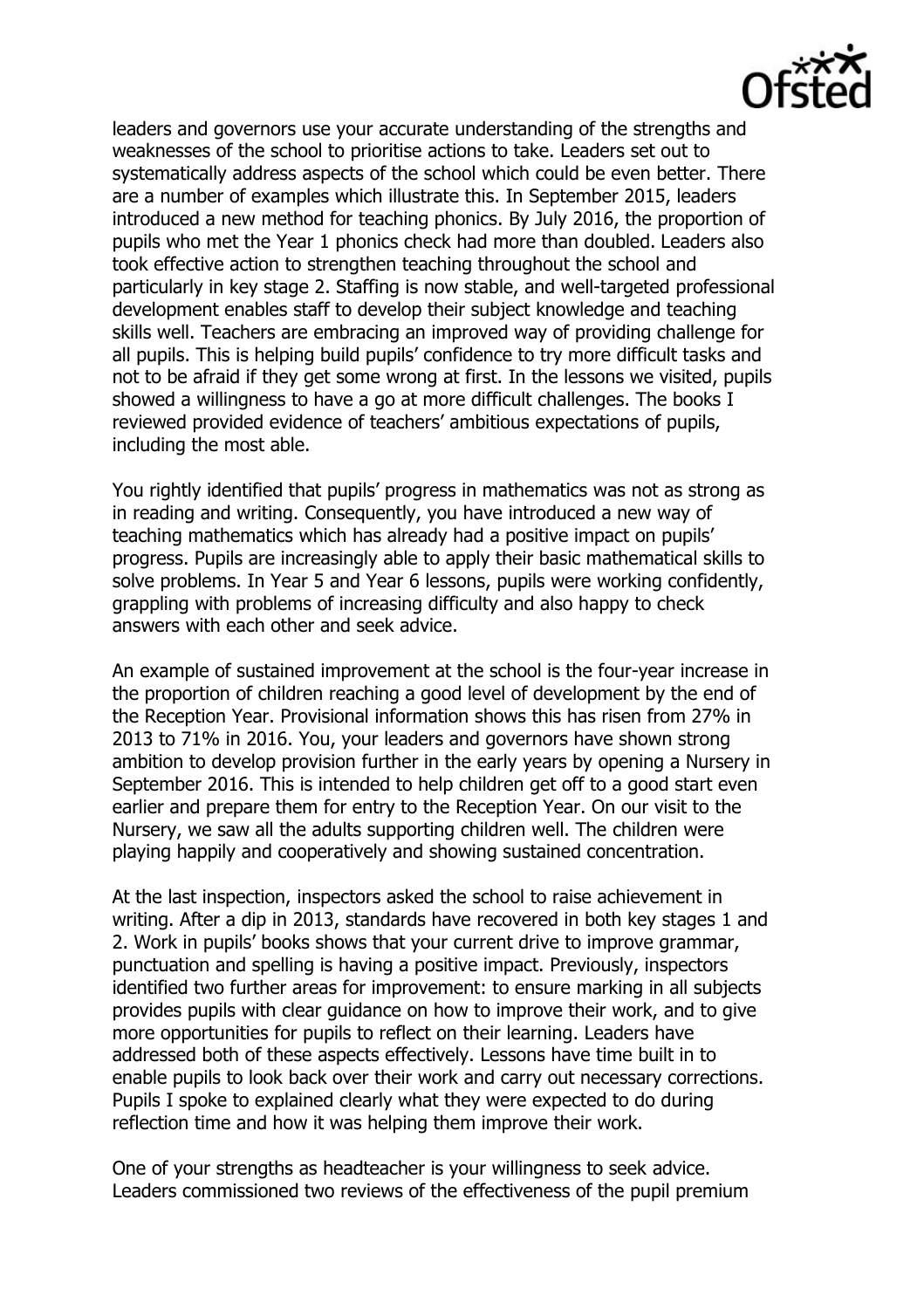

expenditure, which have been considered together with your own evaluation of the interventions taking place to support disadvantaged pupils. As a result, leaders and governors are now prioritising the need for high-quality teaching in the classroom, with additional sessions to help pupils who are falling behind to catch up. You have used performance management robustly to improve the standard of teaching during the last 18 months. The school's performance information and work in books shows that disadvantaged pupils are now making good progress, at least in line with their classmates. Very few most-able disadvantaged pupils were identified by school leaders.

Leaders from the other schools in the Swan Trust provide support, moderate work and also visit the school to conduct quality assurance reviews. However, the evaluations from these visits do not use the success criteria on your own, well-structured school improvement plan. As a result, this peer review is not as sharp as it could be. Sensibly, governors have sought further external verification about the performance of the school from the local authority adviser.

Pupils continue to behave well throughout the school, enjoy lessons and work cooperatively. Most parents expressed support for the school, but a small minority are dissatisfied with the way leaders meet their children's needs.

Despite these recent improvements, you are determined to tackle areas needing further development. Standards achieved in the end of key stage 2 assessments are not yet high, especially in mathematics, although performance in this subject is improving strongly. Progress of current pupils is rapid overall, governance is strong and the leadership team demonstrates good capacity to improve the school further.

## **Safeguarding is effective.**

The leadership team has ensured that all safeguarding arrangements are fit for purpose and records are detailed and of good quality. You are committed to ensuring that pupils are safe at all times and that a culture of safeguarding permeates the school. Leaders ensure that all employment checks are carried out and that staff receive appropriate training. Staff know pupils very well and they are alert to any concerns, which they follow up swiftly. They ensure they seek the right advice from other agencies when necessary. The parent support adviser works effectively with families and children experiencing difficulties. Staff, pupils and most parents are united in their view that pupils are safe in school. There are well-planned opportunities for pupils to learn to keep themselves safe, including online. Pupils are confident that any concerns about bullying will be followed up rapidly and effectively.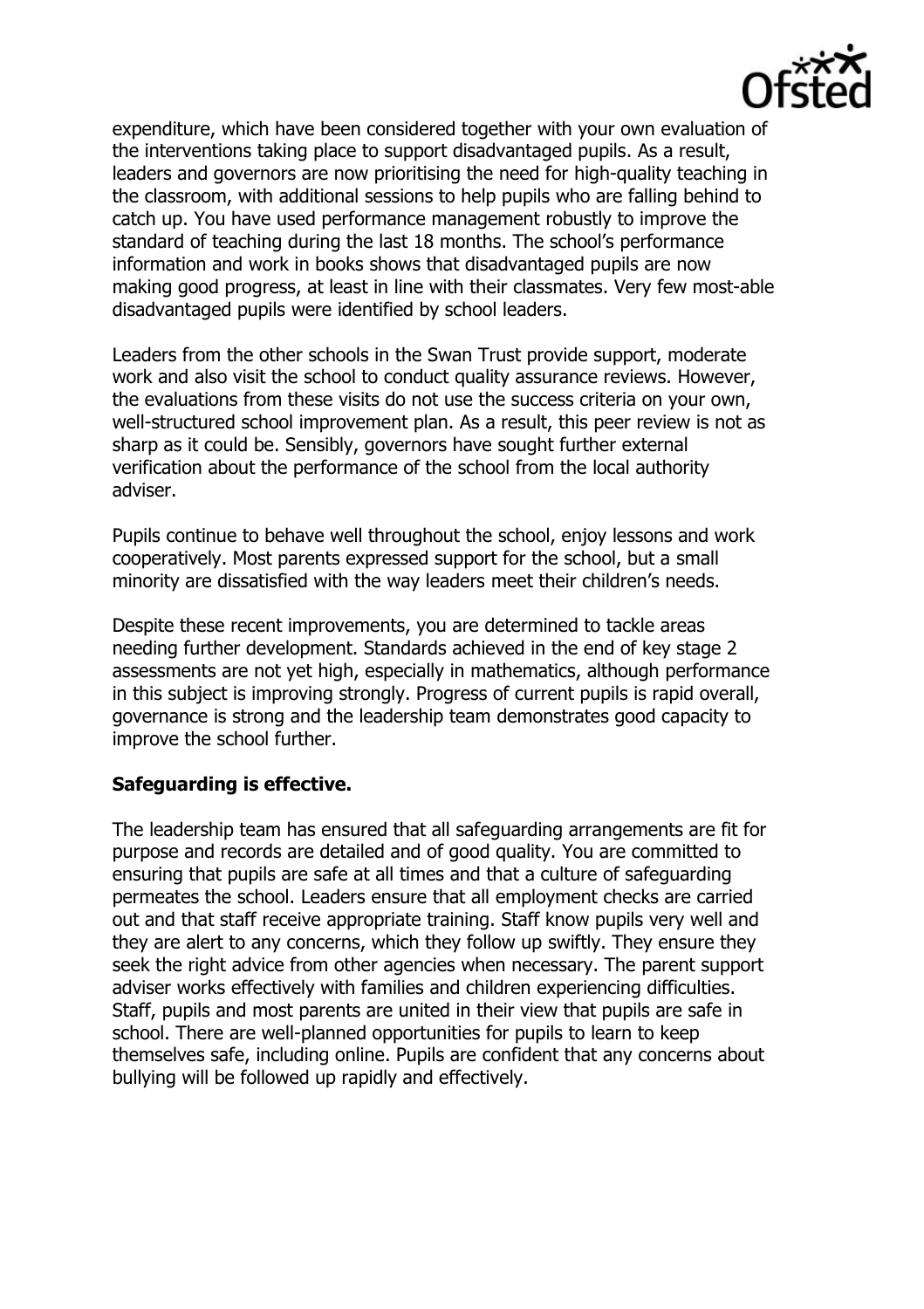

# **Inspection findings**

- Governance has improved under the strong leadership of the astute chair of governors. For example, when recruiting new members, he ensured that only candidates who would strengthen the expertise of the governing body were shortlisted. Governors participate in regular training to improve their skills. Visits are frequent so governors can monitor actions taken, and they have an accurate understanding of the strengths and weaknesses of the school. Consequently, the governing body is able to provide effective challenge and support for school leaders and contribute well to the school's overall improvement.
- During my visits to classrooms to observe learning, you demonstrated clearly the results of steps taken to develop staff and improve the quality of their practice. This, and other activities, showed me that leaders accurately identify strengths and areas for development, provide high-quality training and hold staff to account robustly.
- The teaching I saw across the school was inclusive, purposeful and clear. The school's information about pupil performance and work in books shows that most pupils are progressing well. The most able pupils are now experiencing greater challenge, although this is not yet consistent across the school, particularly in mathematics.
- Children enter the early years with skills and abilities that are a little below those typical for their age. Provisional 2016 information shows that the proportion of children who achieved a good level of development at the end of Reception Year was above the national average. This represents strong achievement.
- Leaders have ensured that outcomes in key stage 1 continue to improve. Following disappointing results in 2015, they have rightly reviewed how phonics is taught and have subsequently changed strategy. This has proved successful and provisional results indicate that the proportion of pupils who met the phonics check increased from 34% in 2015 to 77% in 2016. Current progress measures and my visits to phonics sessions indicate that this year's Year 1 pupils continue to improve.
- Parents appreciate the effort leaders make to assist them to support their children at home. One parent commented: 'I found the workshops on phonics for parents very helpful. This makes it easier to engage with your child at home and to support teaching.'
- **Pupils read fluently and the books they are provided with are well suited to** their ability. New readers are able to apply their knowledge of letters and sounds to accurately decipher new words. More confident readers use expression well to bring the text to life for the listener. The most able readers use considerable skill to infer meaning from more challenging books and stories. They enjoy reading and have a zest for literature.
- $\blacksquare$  The leadership team, driven by your tenacity, work systematically to improve outcomes for all pupils. Their work is particularly well prioritised on those areas that need to see immediate change. For example, the work leaders have done to develop the mathematics curriculum and how it is taught has resulted in significant improvements in pupils' achievement. This was seen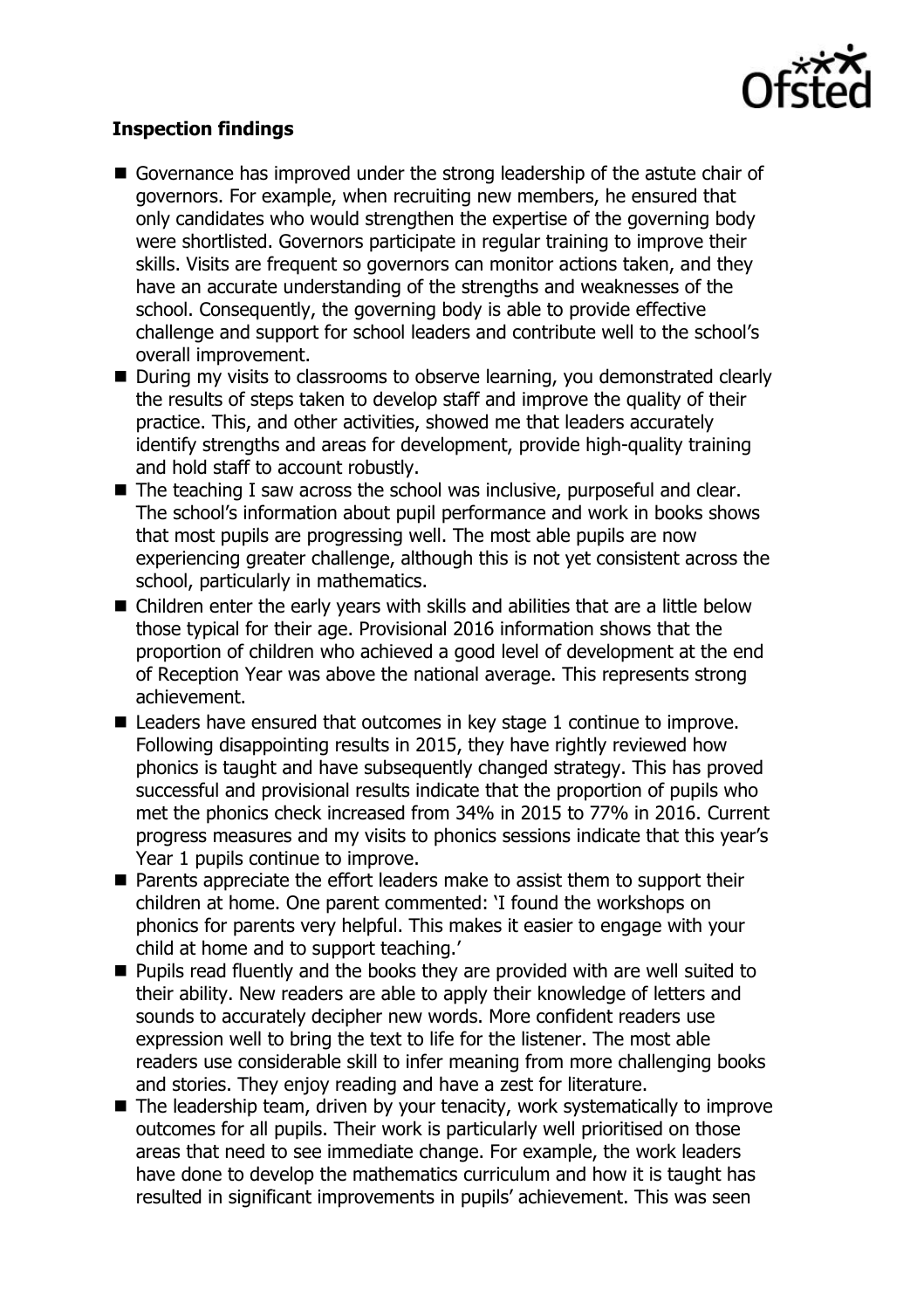

both in lessons and in books, where some pupils demonstrated skills in number at a standard that exceeded expectations for their age. Leaders must now ensure that pupils have greater opportunity to develop their ability to solve worded mathematics problems and explain their reasoning.

- Staff have high expectations for all pupils, but particularly those who are disadvantaged. Following reviews of the use of pupil premium funding, leaders' priority is now developing teaching to be better tailored to this group of pupils. A review of pupils' books and the school's most recent progress information shows that disadvantaged pupils are making good progress. Leaders now need to focus on ensuring that they better identify the most able disadvantaged pupils and ensure they make at least as much progress as other pupils with the same starting points nationally.
- Staff are overwhelmingly supportive of leaders. They are receptive to improving their own skills and act according to advice from senior leaders. All staff are wholeheartedly committed to bringing about positive change.
- A large number of parents responded to Ofsted's online questionnaire, Parent View, with 93% saying that they would recommend the school to other parents. The majority of parents who submitted free text responses were very positive about the improvements which have taken place, the willingness of staff to help their children and the strong leadership of the headteacher. A minority of parents noted that there were still some inconsistencies in the school and a few parents expressed concerns about the lack of appropriate support for their children. Overall, parents' responses were highly supportive of the school.

## **Next steps for the school**

Leaders and those responsible for governance should ensure that:

- $\blacksquare$  from their respective starting points, pupils make greater progress in mathematics, particularly in key stage 2
- $\blacksquare$  the robustness of external validation of leadership and management from within the academy trust is strengthened
- there is an increased focus on the progress of the most able disadvantaged pupils.

I am copying this letter to the chair of the governing body, the regional schools commissioner and the director of children's services for Surrey. This letter will be published on the Ofsted website.

Yours sincerely

Theresa Phillips **Her Majesty's Inspector**